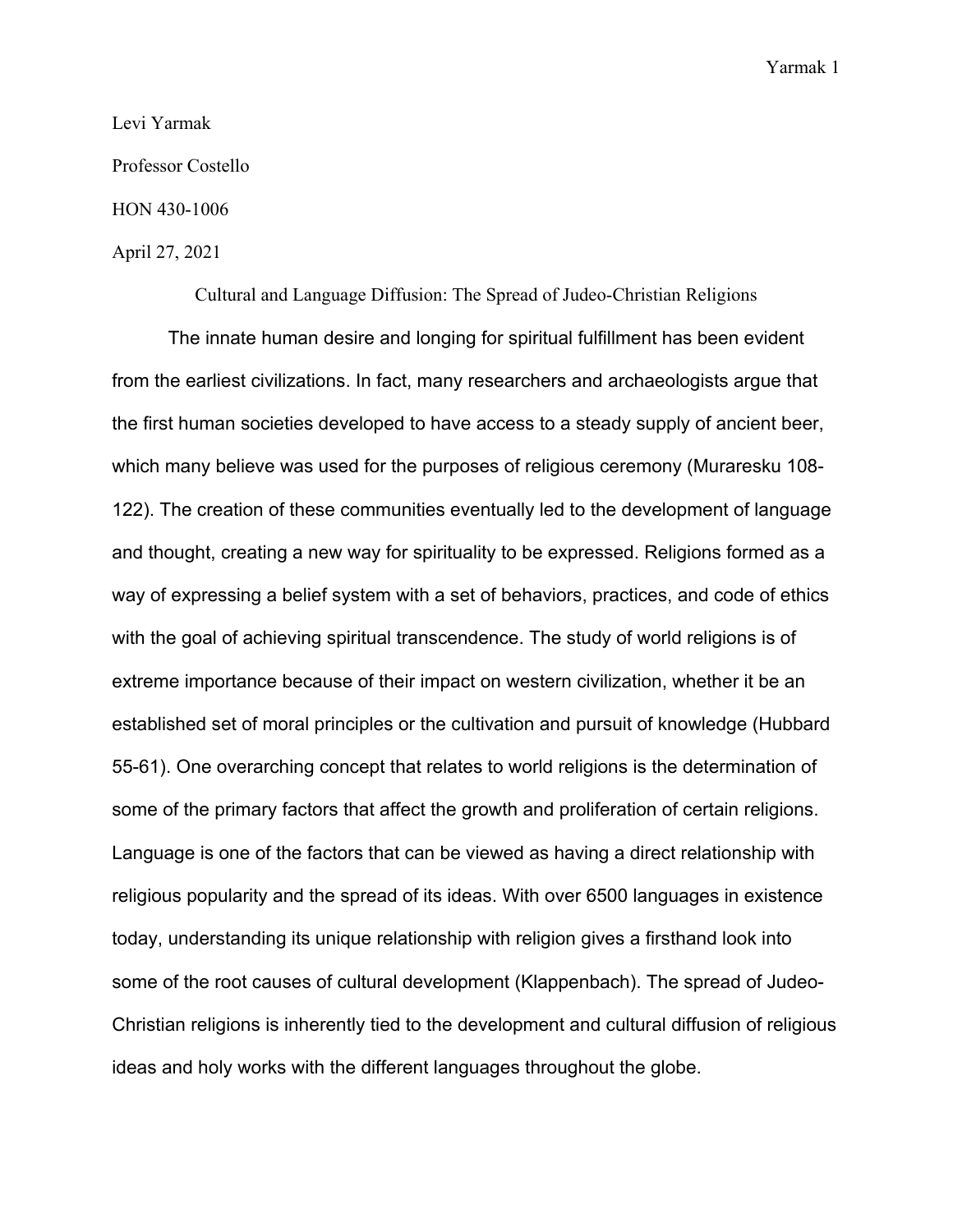Before the development of language, humans would communicate like other species using gestures and sounds. Evo-devo, or evolutionary developmental, theorists including Charles Darwin proposed that there might be a connection between language and toolmaking (Normile 408). They hypothesize that "the cognitive capabilities that supported toolmaking gave the toolmakers language-ready brains," which eventually led to the emergence of language because of its benefits in communicating crafting skills (408-409). Recent studies and brain image scanning offer some support to their hypothesis regarding the origins of language. The evolution and diversification of languages from its first conception to the modern day is truly exceptional. Linguists define languages according to a common ancestor or proto language, referring to the descendants of the ancestor language as daughter languages. Some of the largest language families in terms of worldwide speakers include Indo-European with 2.9 billion estimated speakers, Sino-Tibetan with 1.2 billion, and Niger-Congo with 437 million ("Language Families of the World"). The variety of languages can be attributed to multiple factors including land separation and evolution over time. One prime example of this can be seen when speakers of the same language split or form separate communities. Over time there would be substantial and recognizable differences in the specific version of the language spoken although they resulted from the same source.

The diversity and variety of languages both in sound and structure is part of what makes language one of the most special human faculties. In a research paper by Evans and Levinson, they analyzed if there was any truth to the theory of language universals and determined that humans "are the only known species whose communication system varies fundamentally in both form and context" (431). The array of available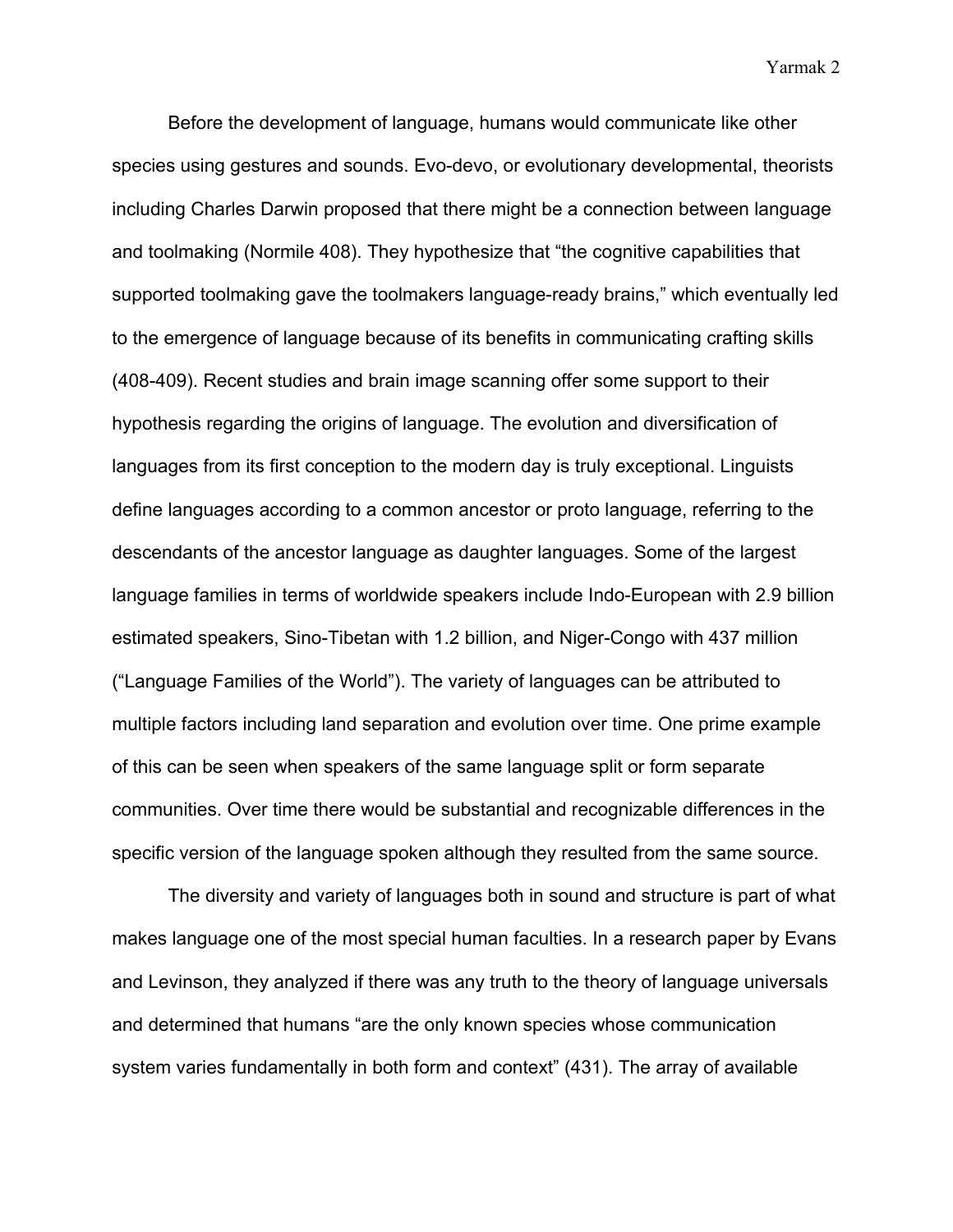languages in modern existence also alludes to the development of many rich and diverse cultures. Certainly, the development of language and its growth contributed to the accelerated development and growth of human intellect and cognition. As humans developed more tools for communication, turning sounds and gestures into a complex and structured system, it made it possible not only to communicate with other humans in more advanced ways but also enhanced an individual's own mental faculties. Language also made it possible to share spiritual thought and beliefs more easily, which with the invention of writing led to the spread of religious ideas and principles across the Earth.

There has always been a reciprocal relationship between spirituality and language. Many religions place a high value on language, whether it be the inner spirituality of the language itself or the sacredness of certain sounds. In Hinduism one approach to connecting with the different spiritual energies is through sound vibrations called "mantras" (Kempton 8). Additionally, Hinduism recognizes the Goddess Saraswati as the embodiment of "language, insight, and sound" (Kempton 177, 197). In Judaism, Hebrew is referred to as "Lashon HaKodesh" or "The Holy Language." As many religions believe that the world was created through the speech of God, language is viewed as an extremely powerful force. For example, in the beginning of the Bible every verse regarding creation begins with the phrase "And God said" (Orthodox Jewish Bible, Gen. 1.3-28). Besides for the biblical sources, many paleontologists and archaeologists found evidence supporting the hypothesis that "spirituality is rooted in our primordial origins," and looked at the development and use of symbols as "the primary language of spirituality" (Gellel 17). One of their theories is that humans created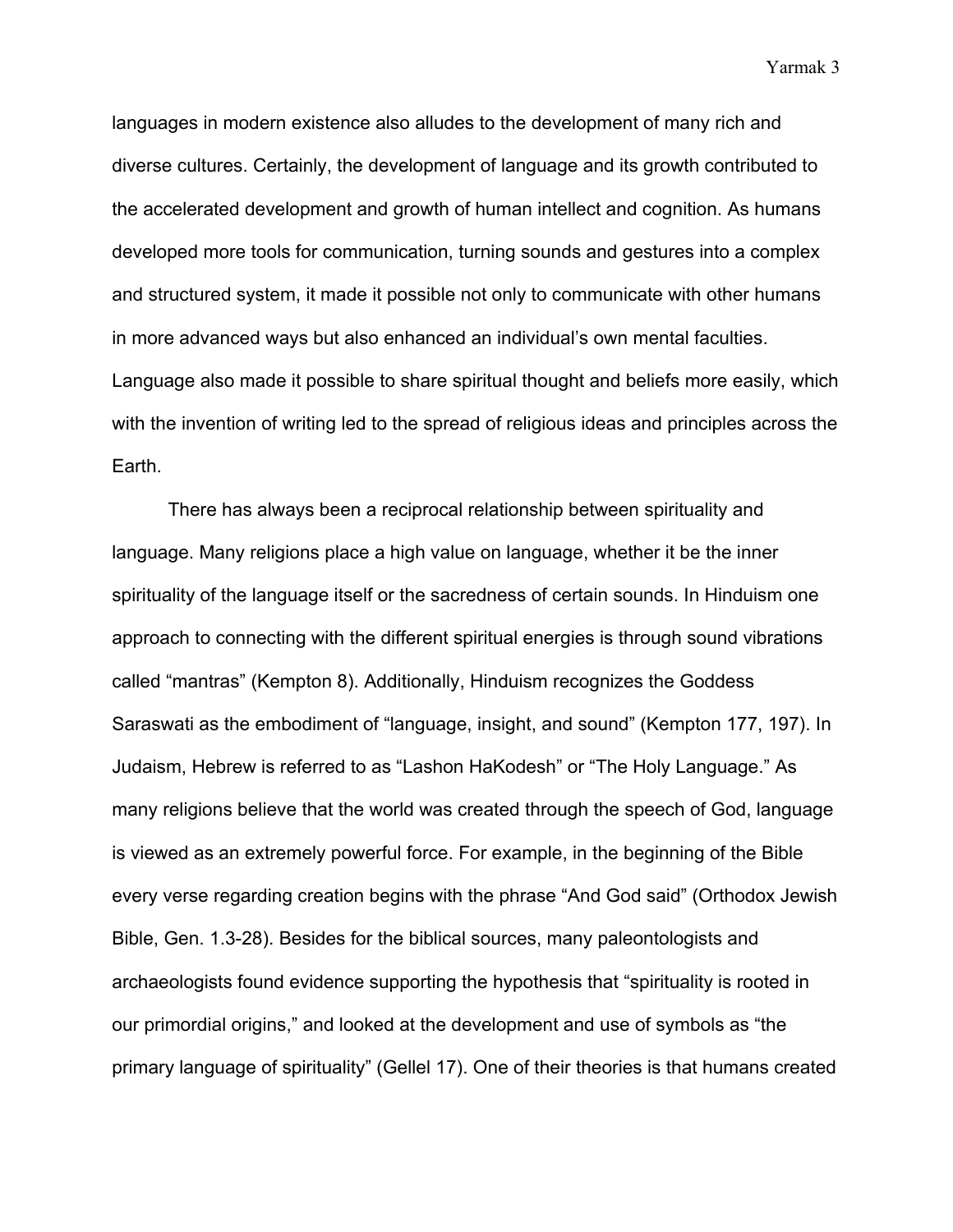symbols as a language mechanism through which they were able to fully access and express their innate spiritual dimension (22-23). Slunecko and Hengl described language eloquently in their research paper where they explained that language 'owns' individuals by "structuring how we think and feel" (48). They even go on to propose that language systems "transform anyone who starts employing them," by turning them into the embodiment of that culture (48). Using this description of language, a new relationship between linguistics and religion is uncovered. Language can be viewed as not just a mechanism for communication, but the embodiment of a culture itself.

Before exploring the spread of the Judeo-Christian religions individually it is important to analyze how aspects of a certain culture spread in general. The field of anthropology defines the term cultural diffusion as "the spread of a cultural item from its place of origin to other places" (King et al.). The diffusion process, by which one culture transmits cultural traits to another society can happen for a multitude of reasons including "migration, trade, war, and other contact" (King et al.). Essentially, cultural diffusion happens when two different and separate societies encounter one another. Religion is one of those "cultural items" that can diffuse from one culture to another. In his research paper, Chris Park analyzes the connection that religion has with geography. He identifies a two-way relationship whereby the religion of one culture is diffused throughout a new location and its inhabitants while at the same time the religions themselves become influenced by the different traits and customs of the newly inducted culture (10-12). In this way many religions have undergone a great deal of change as they spread. Within the framework of cultural diffusion is the specific distribution of language, which is referred to as language diffusion. Language diffusion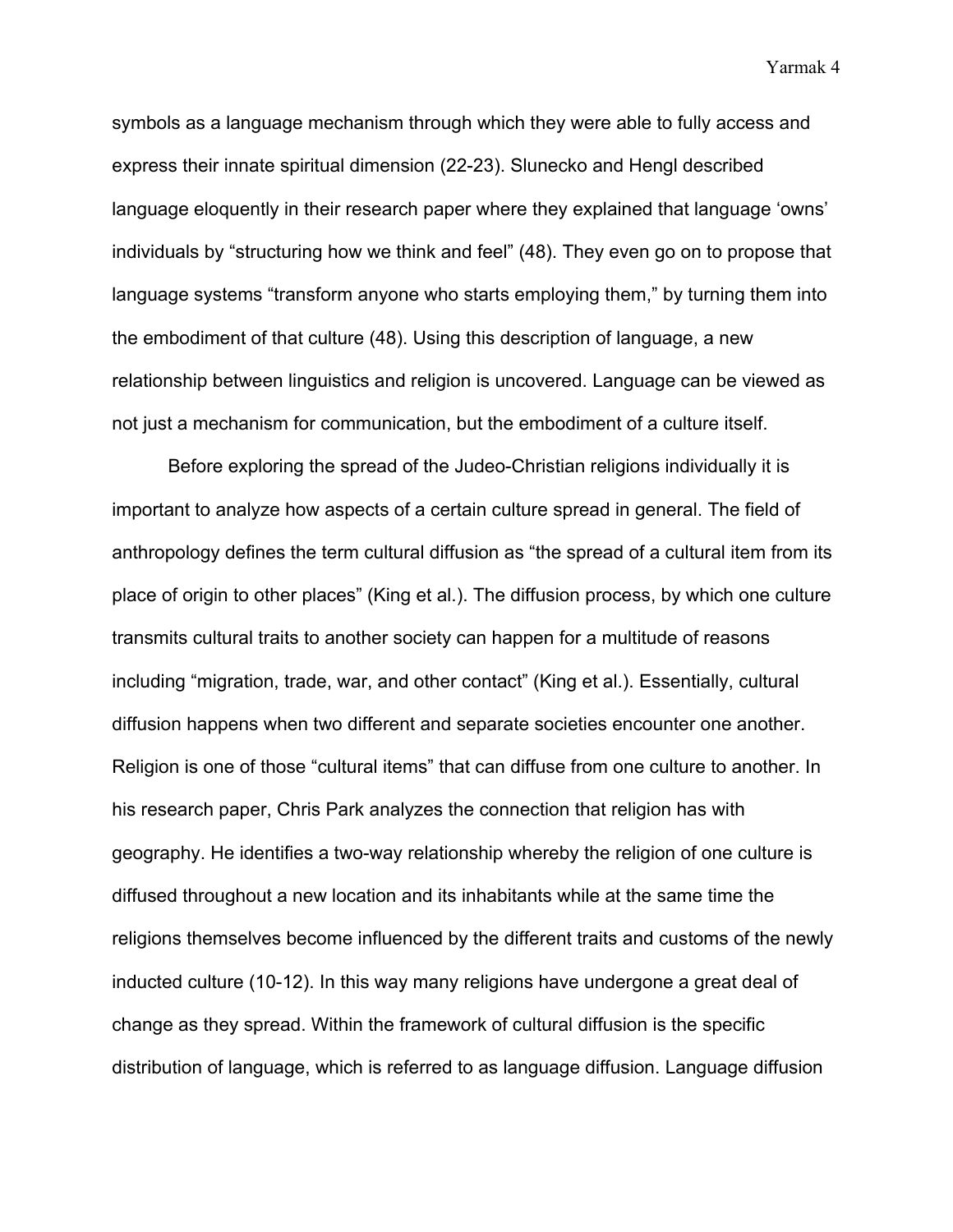is defined as the "spread of a dominant language and the resulting retreat of a minority one" ("Language Diffusion"). For the purposes of this paper the term "language diffusion" is expanded to identify the reciprocal effect of both the dominant and minority language on each other. The distribution and diffusion of language and religion have an evident relationship that can be investigated by exploring the spread of Judeo-Christian religions and principles.

The term Judeo-Christian is used to group together two of the Abrahamic religions, Judaism and Christianity. Judaism is often referred to as the world's oldest monotheistic religion, dating back nearly 4000 years ("Judaism"). Currently, there are about 14 million worldwide with the majority living in Israel and the United States ("Judaism"). Christianity is the most widely practiced religion in the world with over 2 billion followers ("Christianity"). Due to the success and worldwide adoption of Christianity, many historians refer to it as "the most successful spiritual mission in human history" ("Christianity"). Followers of Christianity can be seen across the globe, a sharp contrast from the high concentration of Jews in only two main countries (see fig. 1).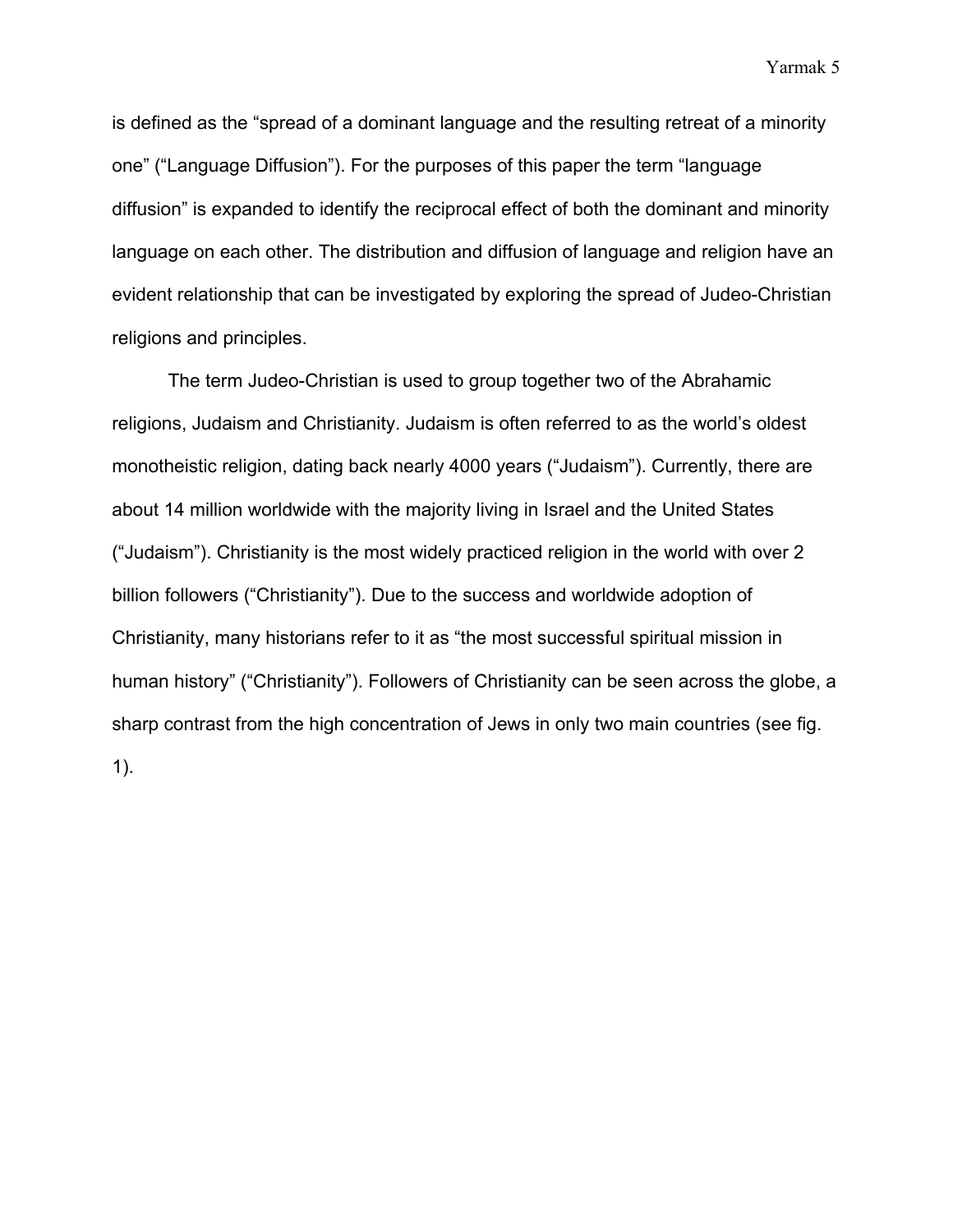

Fig 1: Jewish & Christian Main Geographical Locations. "Language and religion - Human Geography GeoInquiries."

https://www.arcgis.com/home/webmap/viewer.html?webmap=

cbb3f933cf5f4b7f8bdbcea294fcdacc.

Both stemming from the same foundation the two interrelated faiths have had drastically different amounts of "worldwide success," with regards to different cultures adopting the faith. There are some obvious reasons for that. First, Jewish tradition does not actively recruit others to join their faith and has very stringent laws regarding conversions. Christianity, on the other hand, sought to spread the word to as many people as possible, beginning even in the early days of Christianity with the missionary journeys of Paul the Apostle. However, even though these are some of the overlying surface level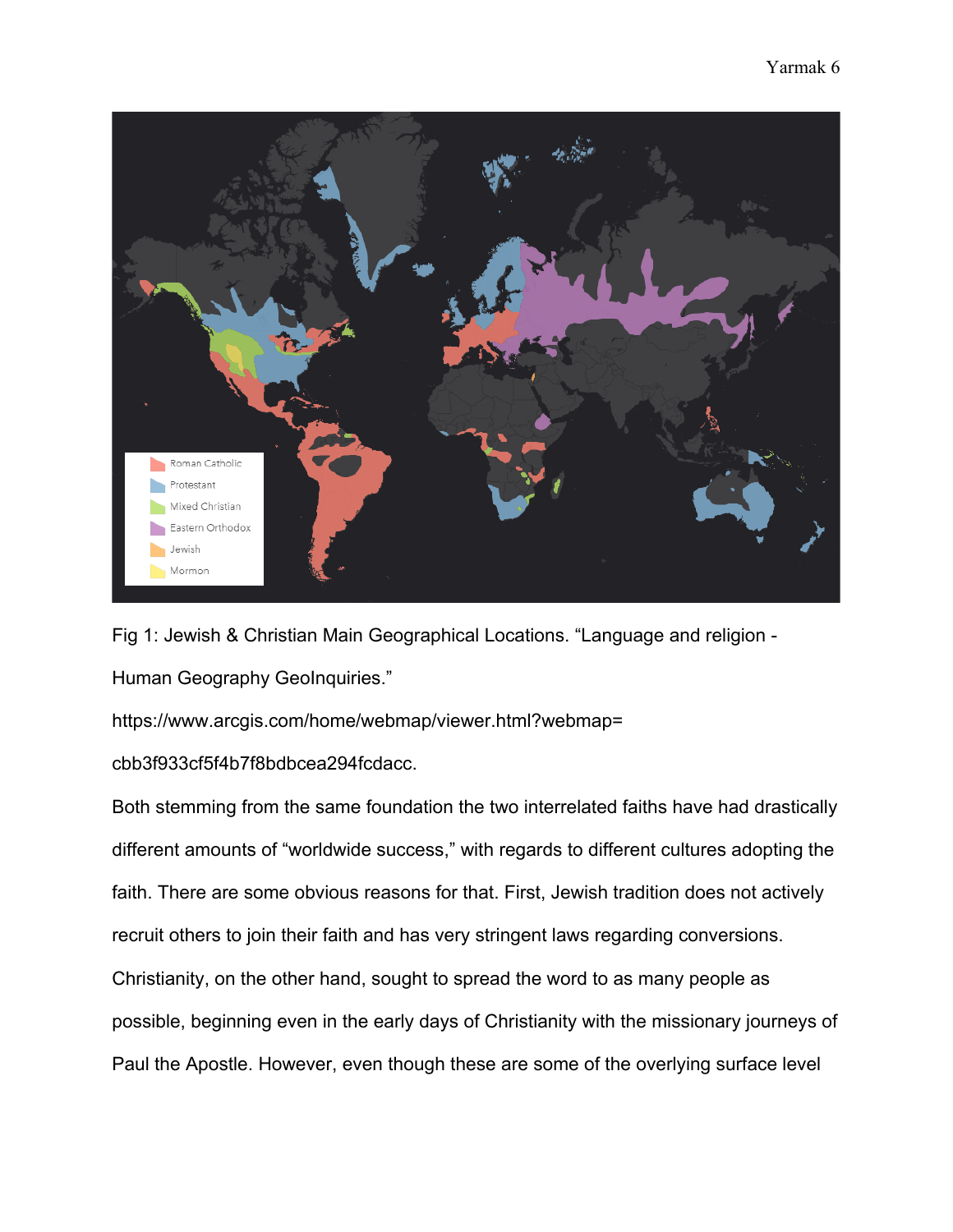factors, exploration into some of the intricate influences of religious growth unveils the role that language played in the spread of Judeo-Christian religions.

Judaism and Christianity had a very different approach when it came to the establishment of a language for their religion. The primary dialect of the Jewish faith has always been one language, Hebrew, which they refer to as the holy language. However, other languages like Aramaic and Yiddish seeped into the culture as Jewish people began to spread across Europe. Nevertheless, Hebrew has always been the established cultural language and is the primary language used in religious circles for religious services. The role of language within Christianity shows a completely different story. There has never really been an established Christian language, as Christians were never just one ethnicity or grouped together in one geographical location (Johnson). In fact, Christians are "mother-tongue speakers of 82% of the world's languages" (see fig. 2). In contrast, Muslims who make up the next largest group only have native speakers of 25% of the world languages (Johnson). While there is no official language of Christian faith, they do hold three languages to be sacred. These are the three languages that were inscribed on the cross, where it is said that "the sign was written in Hebrew, Greek, and Latin" (KJ21, John 19.20). They also have some liturgical languages that are not really used in practice but maintain high esteem within liturgy due to tradition. Exploring the history of both faiths will help identify the relationships that exist between languages and the spread of Judeo-Christian religions.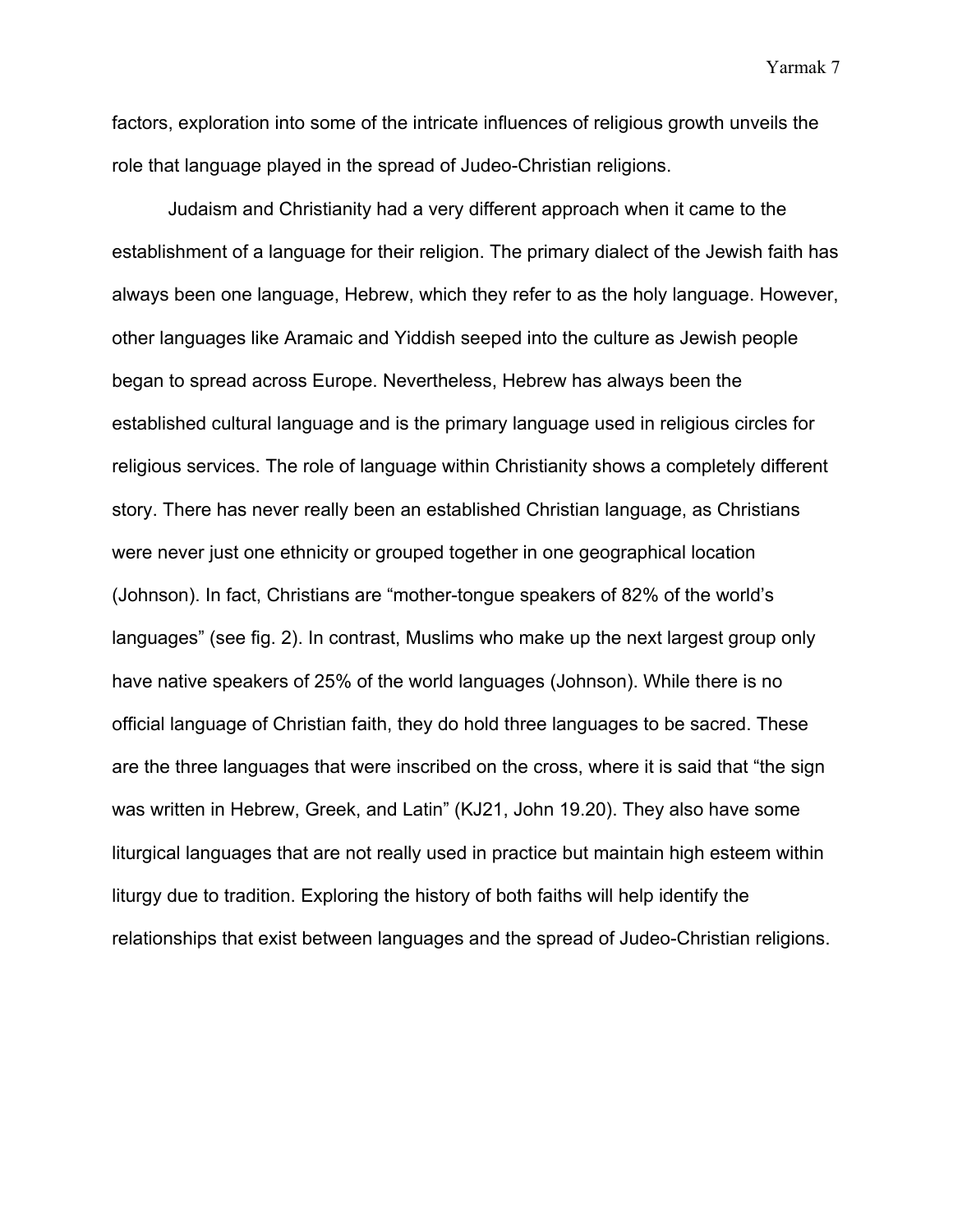|                                       | Language   | Population<br>Christians     | %    |
|---------------------------------------|------------|------------------------------|------|
| 2<br>3<br>4<br>5<br>6<br>8<br>9<br>10 | Spanish    | 440,549,000<br>413,007,000   | 93.7 |
|                                       | English    | 346,615,000<br>249,900,000   | 72.1 |
|                                       | Portuguese | 226,284,000<br>206,388,000   | 91.2 |
|                                       | Russian    | 136,418,000<br>125,243,000   | 91.8 |
|                                       | Chinese    | 1,390,814,000<br>105,431,000 | 7.6  |
|                                       | French     | 65,165,000<br>45,331,000     | 69.6 |
|                                       | Tagalog    | 42,784,000<br>41,954,000     | 98.1 |
|                                       | German     | 57,793,000<br>39,461,000     | 68.3 |
|                                       | Polish     | 40,998,000<br>38,556,000     | 94.0 |
|                                       | Ukrainian  | 37,038,000<br>32,522,000     | 87.8 |
|                                       |            |                              |      |

# Mother tongues with the most Christians, 2020

# Source: World Christian Database

Figure 2: "Mother-tongue languages spoken by Christians." *Christianity & Language*, Dr. Todd Johnson, 2020, https://www.gordonconwell.edu/blog/christianity-language/.

The dispersion of the Jewish people started long before the rise of Christianity. In 587 B.C.E the Kingdom of Judah was conquered by the Babylonians (Seltzer). The Jews were exiled to Babylon, the location of modern-day southern Iraq. At the time, the Jewish language was entirely Hebrew. The Neo-Babylonian empire consisted of two primary languages Akkadian and Aramaic, although Aramaic was the language that was primarily used by the time of King Nebuchadnezzar II (George 60). The aftershock of this effect on Jewish culture is still visible today. For a long period of time Aramaic replaced Hebrew as the primary language of the Jews. This is evident from many of the holy books written at the time. Certain portions of the Book of Prophets are written in Aramaic as are the books of the Babylonian and Jerusalem Talmud's ("Aramaic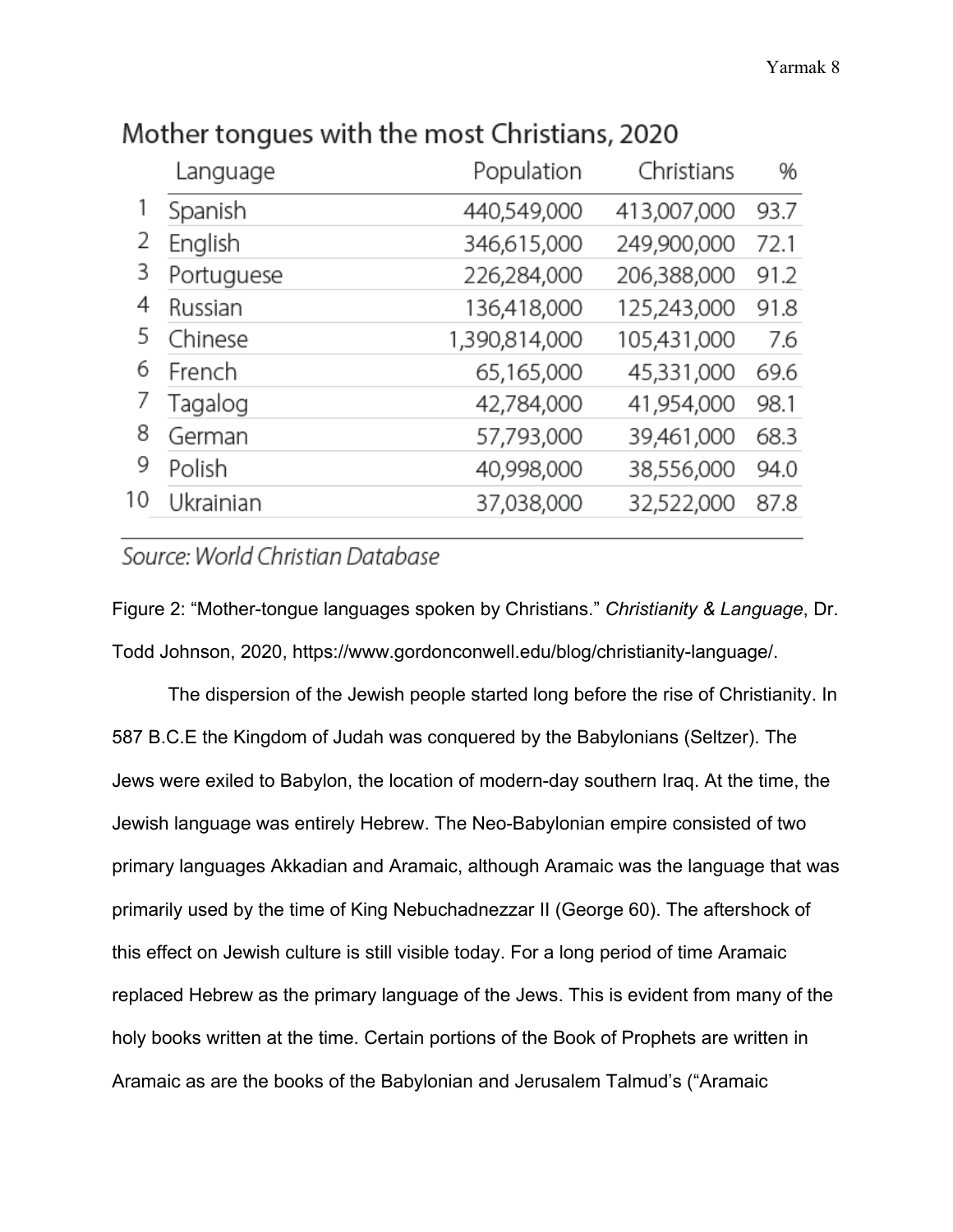Language"). While Hebrew remained the official language of the religion, "Aramaic was used by the common people" ("Aramaic Language"). The ripple effect of this monumental language change has a direct effect on Christianity, as both Jesus and the 12 Apostles, who were of Jewish origin, are believed to have spoken Aramaic (Pruitt; "Aramaic Language"). The Aramaic language featured a rapid decline in the seventh century CE when Muslim armies conquered the area and established Arabic as the main tongue of the Middle East. The only reason Aramaic is not completely extinct today is because it was established within other cultures. In a news article published in the UK in 2015, they identified that the dying language was still spoken by "isolated communities of different Christian, Jewish, and Mandean ethnic groups" (Adams).

Besides for the addition of Aramaic into Jewish culture, there was a massive contribution made during the mid-third century BCE that resulted in a large portion of Jewish culture becoming accessible to much of the world at the time. During the first diaspora there was a large Jewish settlement in Alexandria, Egypt who provided the first translated copy of the Pentateuch in Greek called the Septuagint (Ages 3). Before this translation Jewish culture was not accessible to the rest of the world as the sacred text called the Torah, or Pentateuch, was only written in Hebrew. The translation is believed to have come about at the request of King Ptolemy as is indicated in both the Talmud and in a letter from Greek poet Aristeas to his brother Philocrates. (William Davidson Talmud, Megilla 9a; Davila). This translation was extremely monumental as there are theories that suggest that "Christianity fared well in Asia minor because the ancient Jewish communities there had prepared the way by making the indigenous populations aware of Hebrew Scripture" (Ages 3). In addition, the New Testament quotes text from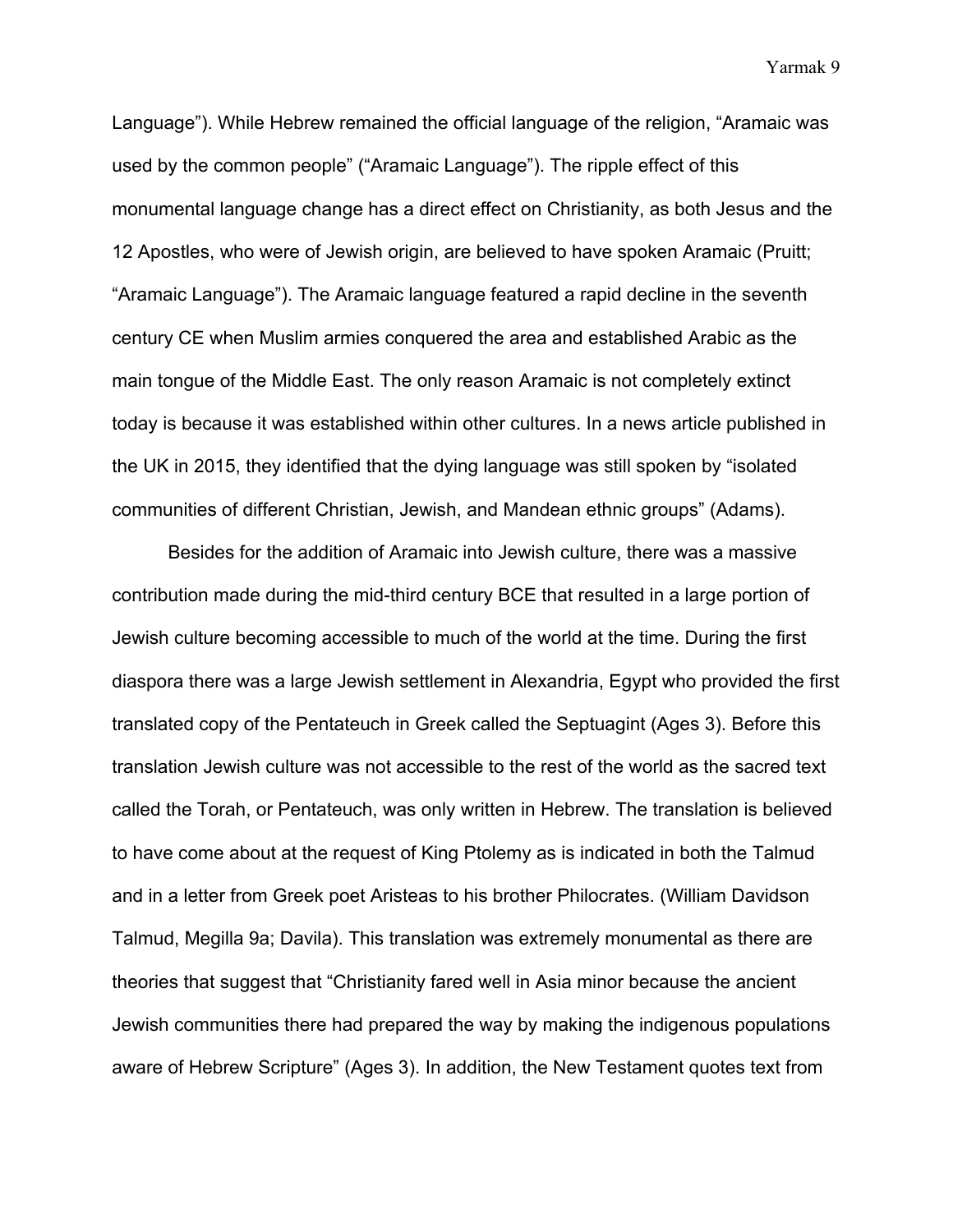the Septuagint, also referred to as LXX, much more often than the original Hebrew version (Nicole 142). Therefore, this one translation can be looked at as one of the monumental factors that led to the eventual spread of Judeo-Christian religions and principles throughout many cultures.

The second diaspora of the Jews by the Roman empire led to the permanent expulsion of the Jews from Palestine in the first century and resulted in Jewish history being exposed "to all major civilizations: Greek, Roman, Byzantine, Islamic, Asiatic, and Communist" in addition to the more modern "British, French, etc." (Ages 22). The Jewish diaspora is often looked at as being the same as the history of civilization itself (see fig. 3).

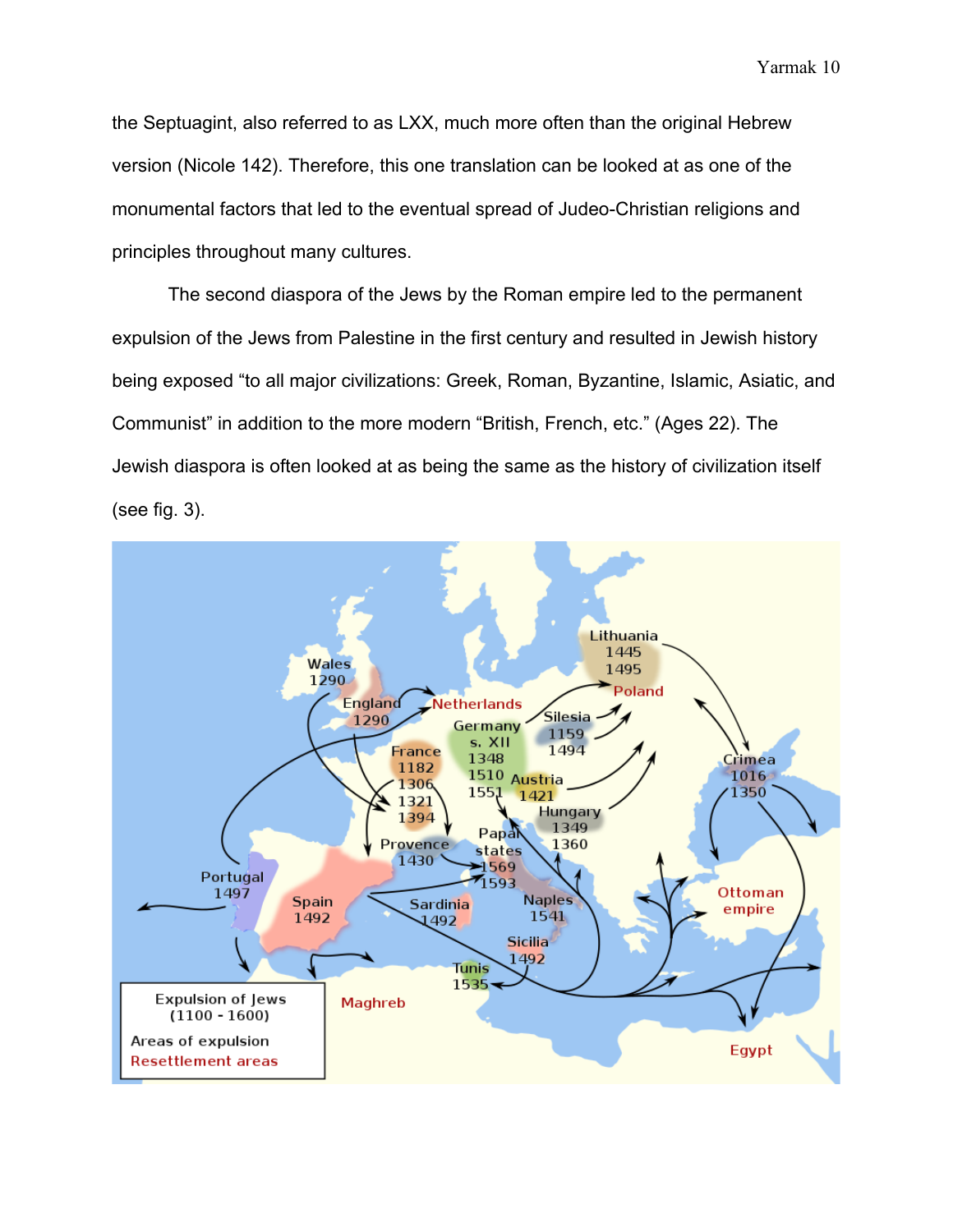Figure 3: The Jewish Diaspora, "Expulsion of Jews in Europe 1100-1600." *Jewish Wikipedia*, http://www.jewishwikipedia.info/diaspora.html

While there was no official settlement from the second diaspora and onwards until the establishment of Israel in 1948, Jewish culture is sprinkled throughout history. As the Jewish people spread, they adopted the prominent language of the civilization they were living in, as is the traditional impact of language diffusion. Nonetheless, Hebrew was still maintained throughout as the official religion of the culture. There is reason to believe that the retainment of Hebrew and other Jewish-influenced languages like Yiddish is what kept Jewish culture alive for so long. In fact, in the late 1700's a secular German Jew named Moses Mendelssohn advocated the "abandonment of Yiddish and Hebrew in exchange for modern German" to effect a rapprochement between Jews and Germans (Ages 126). It worked a little too well. The abandonment of Yiddish and Hebrew led to the eventual disregard of Judaism itself in what was essentially the first mass voluntary assimilation of Jews (Ages 127). This is further evidence of the intricate relationship between language and culture.

The Christian approach to language differs greatly from the approach taken by Judaism. The reasoning for this is primarily because of the Christian view on conversion which is summed up perfectly in the following verse of Matthew: "Go therefore and make disciples of all nations, baptizing them in the name of the Father and of the Son and of the Holy Spirit'' (ESV, Matthew 28.19-20). The goal of Christianity from the beginning was not to form an individualistic culture, but to spread across a multitude of cultures and bring them to practice the Christian faith. The earliest evidence of this can be seen from the creation of the New Testament itself. One might question why the New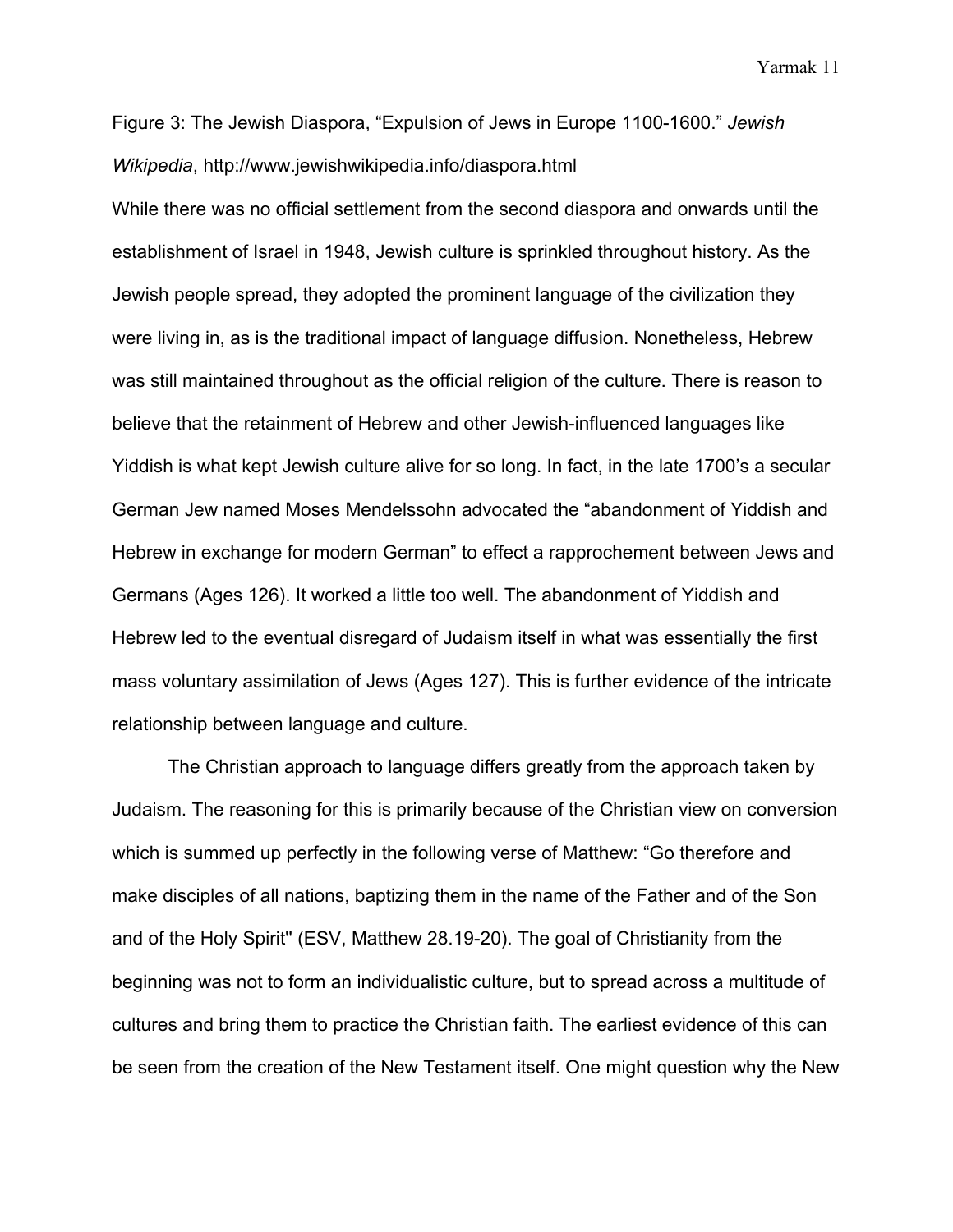Testament was originally written in Greek when it would make much more sense for it to have been written in Hebrew or Aramaic (Janse 646; "Biblical Translation"). After all, that was the language of the Jewish population at the time, and most believe Aramaic was the language that Jesus and the Apostles spoke. Not only was the New Testament written in Greek, but it was written in common, everyday Greek instead of classical Greek (Janse 647-649). Analyzing the Christian mission and intention, the choice of language for the New Testament becomes obvious as Greek was the "lingua franca" or the common language at that time in the first century C.E. (Pruitt). In fact, similarities have been found between the Ancient Greek of *The Bacchae* and the *Gospel of John*, and some surmise that John used the language purposely to "appeal to any Greek speaker at the time." (Muraresku 197). Thus, Christianity was able to reach a broad audience where the message itself was ingrained within the language of the specific culture being recruited. Since language shapes how humans "think and feel," Christianity was able to win over a lot of people.

Facing early persecution, the turning point of Christian history was when "Roman Emperor Constantine converted to Christianity," after which religious tolerance shifted in the Roman Empire ("Christianity"). Through the formation of the Roman Catholic Church and the mass conquering of land by the Roman Empire, Christianity spread farther East. Its diffusion and growth continued whereby it became the primary religion of Europe. The European empires spread and so did Christianity, and through the colonization of countries like Spain and Portugal the Christian faith was able to extend even further. This diffusion is evidenced by the "90% of Latin American's who identify as Roman Catholic today" (Lipka). At every point along the way the Christian faith became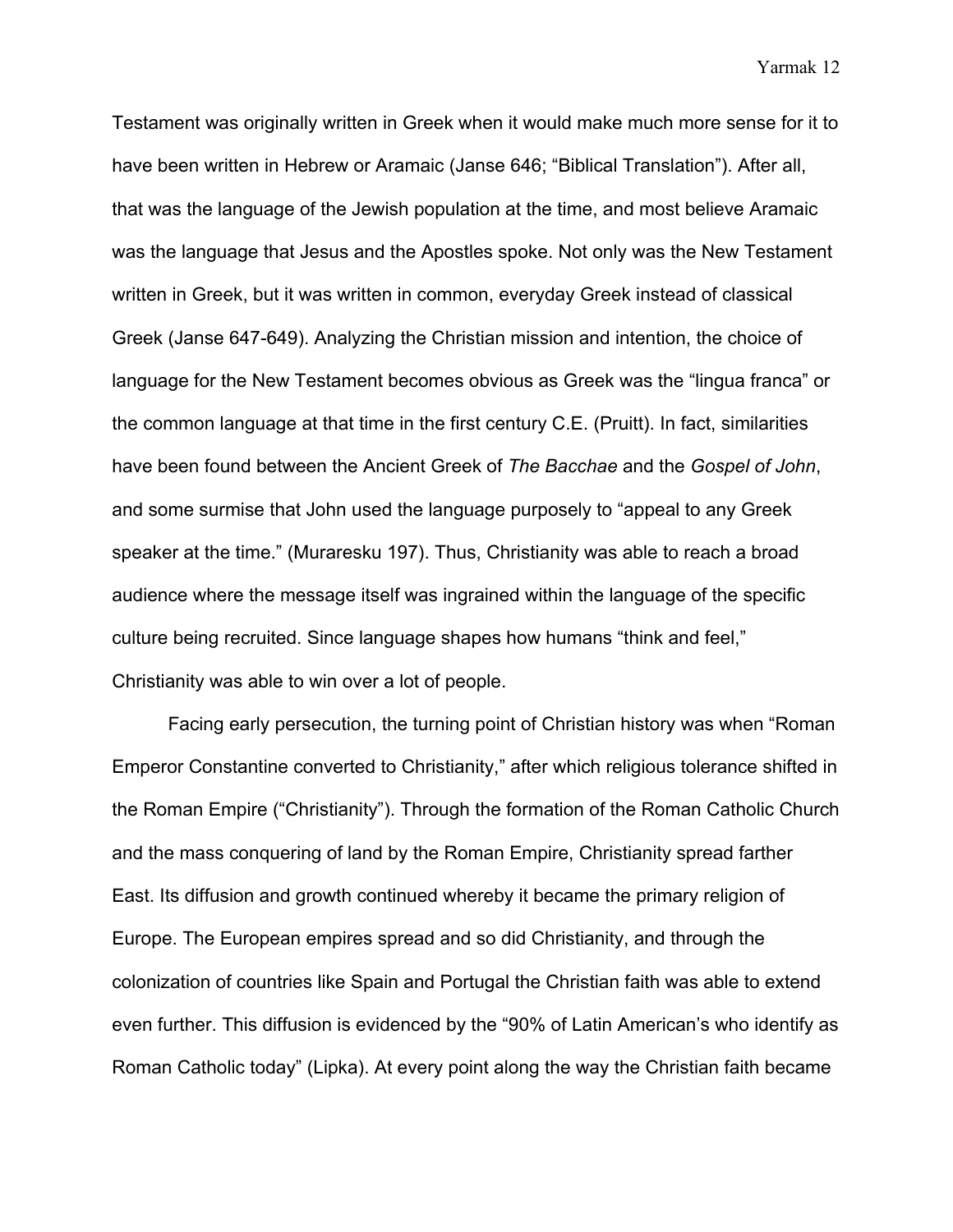diffused by surrounding cultures by taking on the individualism of the culture, especially its language. Therefore "translatability is at the core of Christian theology" and the reason for the "vast amounts of diversity within the religion." (Johnson). By refusing the adoption of a central, "holy" language, Christianity itself was able to diffuse itself within multiple cultures unlike any other religion in recorded history. Anyone and everyone could practice Christianity in their mother language which allowed for the quick and easy adaptation of the religion.

The establishment of Protestant Christianity shows another side to the multifaceted relationship between religion and language. Before Martin Luther came around in 1517 C.E, St. Jerome translated a Latin version of the Bible which became the standard of the time ("Biblical Translation"). When Latin looked like it was becoming an official language of the Church, Martin Luther "advocated for the printing of the Bible in the language of the reader, rather than in Latin" (Harvey). After all, the widespread use of Christianity was tied to its adaption to the language of multiple cultures. Interestingly, when Martin Luther wrote what became the official Protestant Bible, he went back to the original Greek and Hebrew to translate it into German ("Biblical Translation"). Therefore, the two major sects of Christianity stem from two entirely different language bases, Catholicism and Romance languages versus Protestantism and Germanic languages. While this could be seen as mere coincidence, Martin Luther could have been sending a message when he purposely circumvented the popular Latin version for his translation of the Bible into German. It is almost as if he was signifying the start of a new path for Christianity, and complete separation of language, the embodiment of a culture itself, was the perfect way to start the new tradition.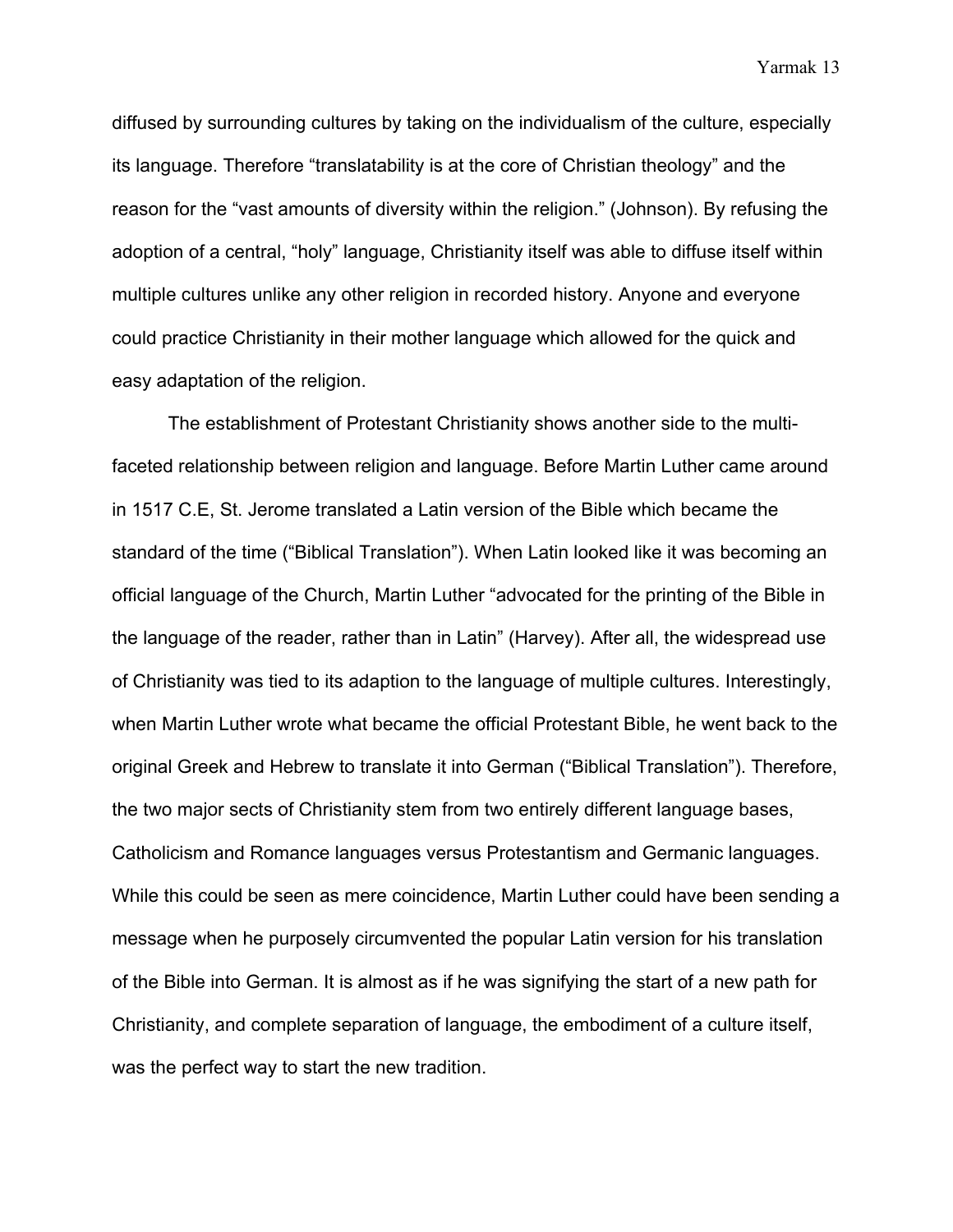The development and cultural diffusion of religions within languages aided in the spread of Judeo-Christian religions and ideologies across civilizations. Language itself is a powerful human faculty that aids in the sharpening of other mental faculties. It also has an important role in the spiritual pursuits of an individual. Whether the focus is on one specific "holy" language, or on the uniqueness and beauty of the diversity of languages across the planet, language has always played an important role in the expressivity of religious ideas. The invention of writing added another dimension to the spread of religious principles, as its ideas and concepts were able to be spread to other societies and cultures. As the relationship between language and religion is multifaceted its influence can be seen in a variety of ways. The spread of Judeo-Christian religions shows two different sides of that relationship. Judaism is a faith that makes use of a universal "holy" language. Even after the translation of the Pentateuch into Greek, Hebrew remained the language of worship. Although gentiles now had access to the religious texts of the Jews in their language, they remained separate cultures. In fact, the Jewish religion never spread into other cultures besides for its eventual adaptation into the other Abrahamic religions which was made possible by the Septuagint. Christianity, on the other hand, did not form any central, established language, as they wanted the faith to become accessible to anyone. The Christian faith experienced cultural diffusion in every new civilization which is why "all peoples, languages and cultures have a unique contribution to World Christianity" (Johnson). Language has the unique ability to become the embodiment of a culture. With Judaism, the survival of Hebrew has a direct relationship with the survival of the Jewish people all these years. As for Christianity, its unique ability to morph itself into the language and culture of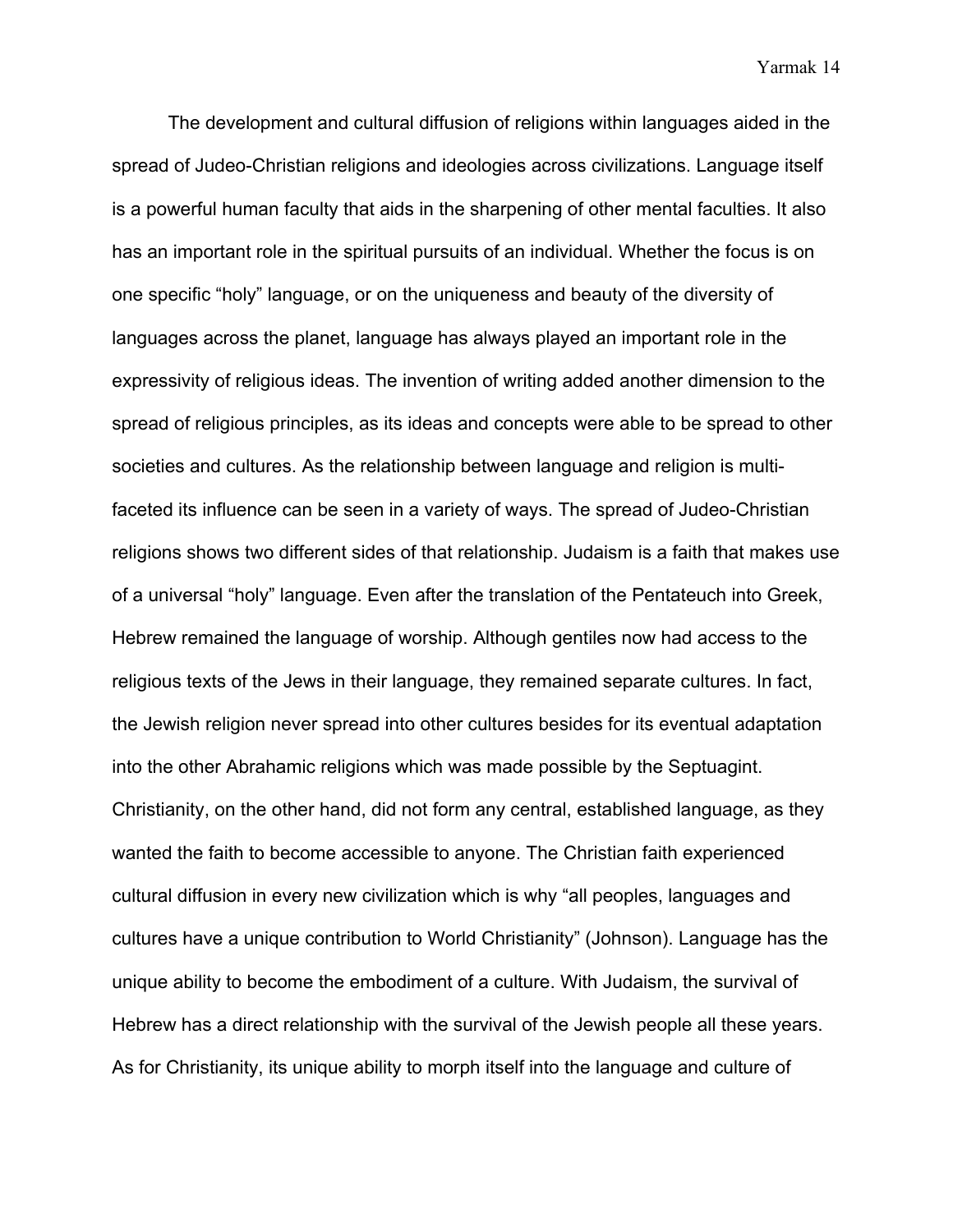different civilizations is part of the reason for its mass spread and success. The relationship between religion and language expresses the unique power that language possesses, more than any other human faculty, to open the mind and hearts of humanity to spiritual enlightenment and transcendence.

### Works Cited

*21st Century King James Version*. 21st Century King James Bible Publishers, 1991.

Adams, Sam. "Race to Save the Language of Jesus: Aramaic in Danger of Becoming Extinct as Number of Speakers of Ancient Tongue Plummets." *Daily Mail Online*, Associated Newspapers, 9 Oct. 2015, www.dailymail.co.uk/sciencetech/article-2268204/Race-savelanguage-Jesus-Aramaic-danger-extinct-number-speakers-ancient-tongue-plummets.html.

Ages, Arnold. *The Diaspora Dimension*. M. Nijhoff, 1973.

- Britannica, The Editors of Encyclopaedia. "Aramaic language". Encyclopedia Britannica, 26 Sep. 2018, https://www.britannica.com/topic/Aramaic-language. Accessed 22 April 2021.
- Britannica, The Editors of Encyclopaedia. "Biblical translation". Encyclopedia Britannica, 20 Jan. 2017, https://www.britannica.com/topic/biblical-translation. Accessed 22 April 2021.

"Christianity." *History.com*, A&E Television Networks, 13 Oct. 2017, www.history.com/topics/religion/history-of-christianity.

Davila, J. "Aristeas to Philocrates." Old Testament Pseudepigrapha. 1999, University of St. Andrews, University of St. Andrews.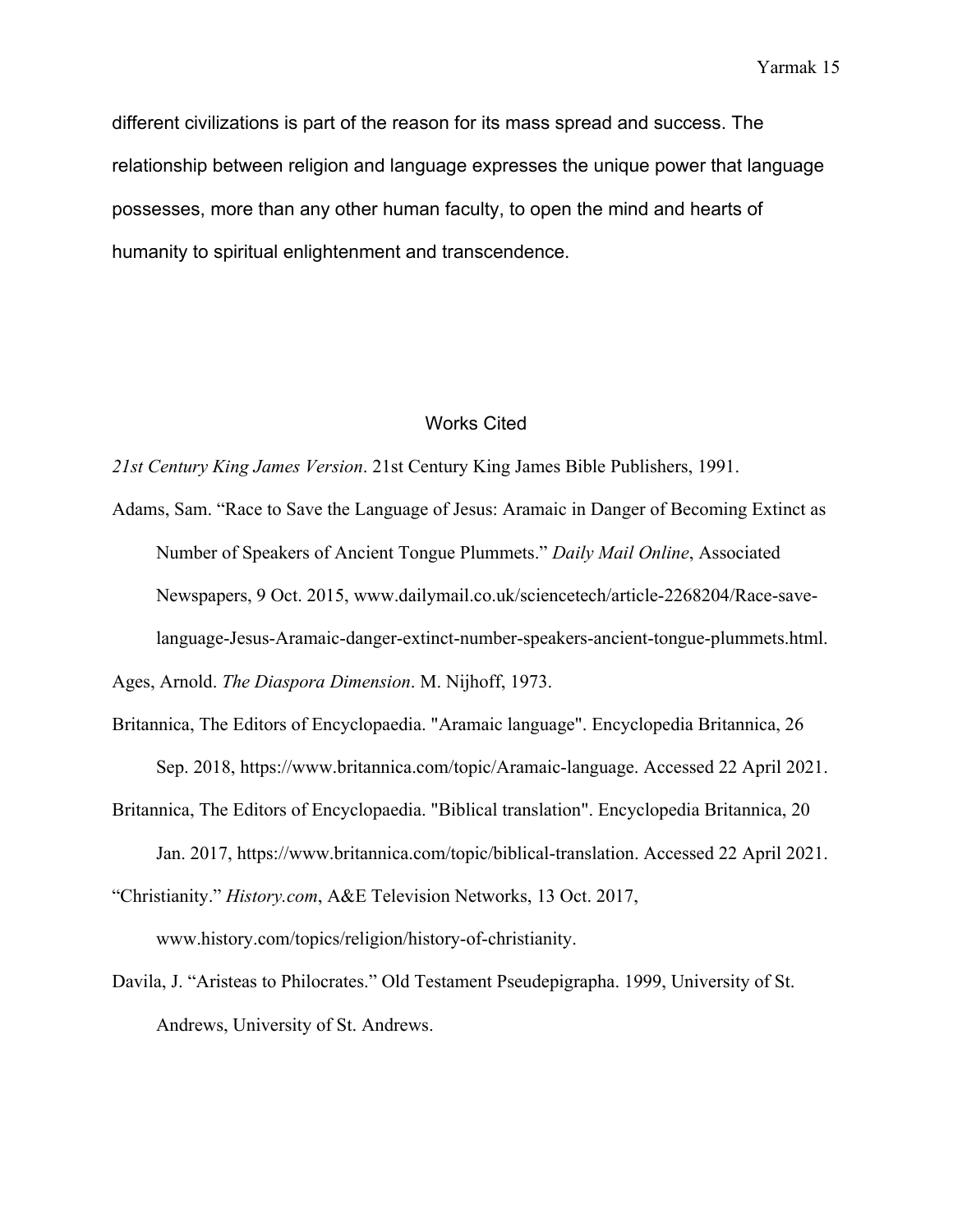- Evans, Nicholas, and Stephen C. Levinson. "The Myth of Language Universals: Language Diversity and Its Importance for Cognitive Science." *Behavioral and Brain Sciences*, vol. 32, no. 5, 2009, pp. 431–436., doi:10.1017/s0140525x0999094x.
- Gellel, Adrian-Mario. "The Language of Spirituality." *International Journal of Children's Spirituality*, vol. 23, no. 1, 2018, pp. 17–29., doi:10.1080/1364436x.2018.1428790.
- George, Andrew. "Babylonian and Assyrian: A History of Akkadian." *School of Oriental and African Studies, University of London*, 2007, pp. 60–71.
- Harvey, Robb S. "Protestant Reformation." *THE FIRST AMENDMENT ENCYCLOPEDIA*, 2013, www.mtsu.edu/first-amendment/article/1064/protestant-reformation.
- Hubbard, Benjamin J. "The Impact of Religion on Western Culture: A Mixed Legacy." *Hsi Lai Journal of Humanistic Buddhism*, vol. 6, 2005, pp. 55–66., www.alice.id.tue.nl/references/hubbard-2005.pdf.
- Janse, Mark. "The Greek of the New Testament." A history of Ancient Greek: From the beginnings to late antiquity. Cambridge University Press, 2007. 646-653.
- Johnson, Dr. Todd M. "Christianity & Language." *Gordon Conwell Theological Seminary*, 8 Apr. 2020, www.gordonconwell.edu/blog/christianity-language/.
- "Judaism." *History.com*, A&E Television Networks, 5 Jan. 2018, www.history.com/topics/religion/judaism.
- Kempton, Sally. *Awakening Shakti: The Transformative Power of the Goddesses of Yoga*. Jaico Publishing House, 2015.
- King, Gail, et al. "Diffusionism and Acculturation." *The University of Alabama, Department of Anthropology*, 24 Apr. 2017, anthropology.ua.edu/theory/diffusionism-and-acculturation/.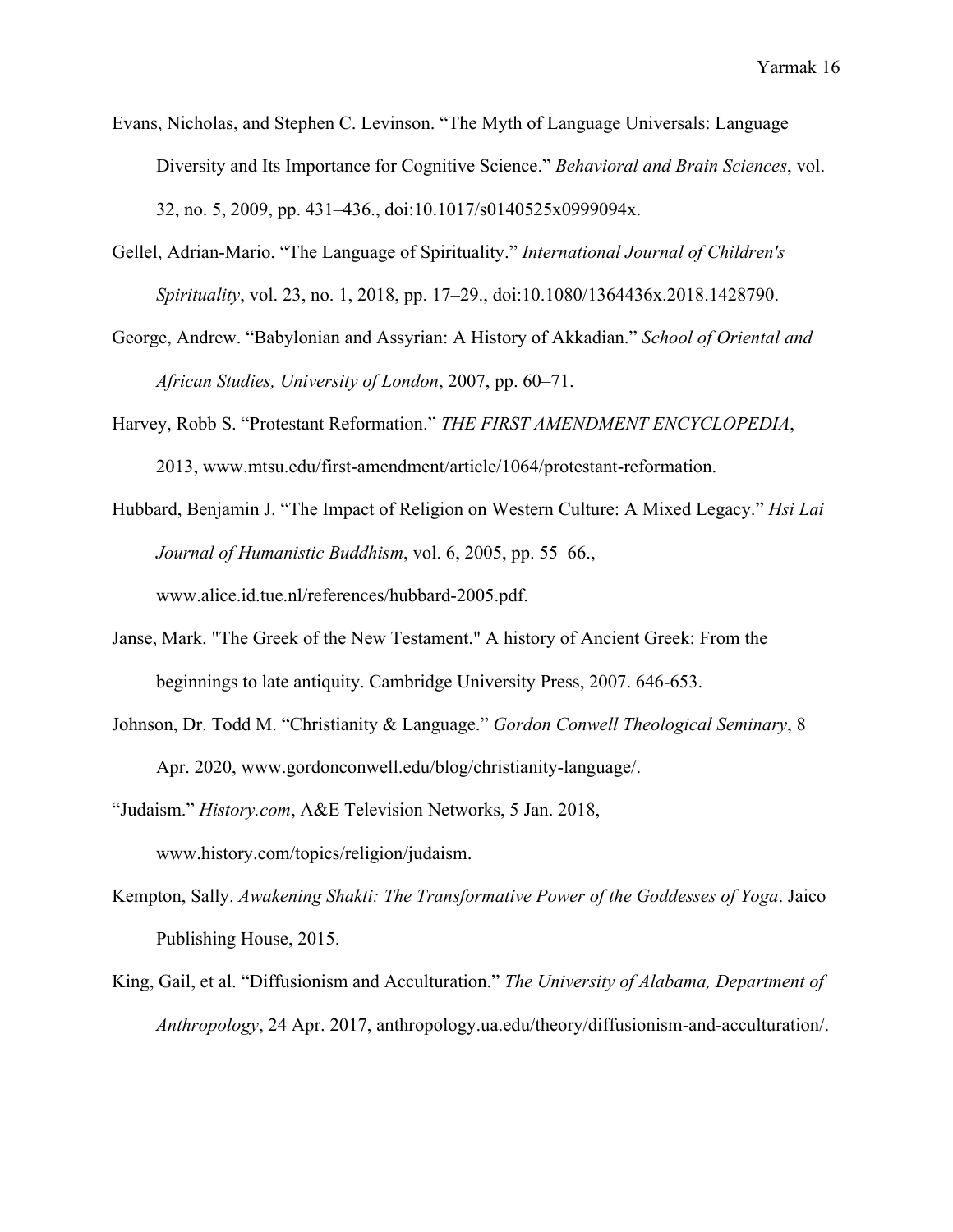- Klappenbach, Anna. "The 12 Most Spoken Languages in the World." *Busuu Blog*, 26 Jan. 2021, blog.busuu.com/most-spoken-languages-in-the-world/.
- "Language Diffusion." *The University of Vienna*, 2016, dcs.univie.ac.at/en/research/languagediffusion/.
- Lipka, Michael. "7 Key Takeaways about Religion in Latin America." *Pew Research Center*, 31 May 2020, www.pewresearch.org/fact-tank/2014/11/13/7-key-takeaways-about-religionin-latin-america/.
- Muraresku, Brian C. *The Immortality Key: The Secret History of the Religion with No Name*. St. Martin's Press, 2020.
- Normile, Dennis. "Experiments Probe Language's Origins and Development." *Science*, vol. 336, no. 6080, 2012, pp. 408–411., doi:10.1126/science.336.6080.408.

*The Orthodox Jewish Bible*. AFI International Publishers, 2010.

- Pariona, Amber. "Language Families of the World." *WorldAtlas*, 9 July 2018, www.worldatlas.com/articles/language-families-with-the-highest-number-of-speakers.html
- Park, Chris. "Religion and Geography." *Routledge Companion to the Study of Religion*, 2004, pp. 10–15., www.lancaster.ac.uk/staff/gyaccp/geography%20and%20religion.pdf.
- Pruitt, Sarah. "What Language Did Jesus Speak?" *History.com*, A&E Television Networks, 30 Mar. 2020, www.history.com/news/jesus-spoke-language.
- Nicole, Roger. "New Testament Use of the Old Testament," Carl F.H. Henry, ed., Revelation and the Bible. Contemporary Evangelical Thought. Grand Rapids: Baker, 1958 / London: The Tyndale Press, 1959. pp.142-145.

*The Scofield Study Bible: English Standard Version*. Oxford University Press, 2006.